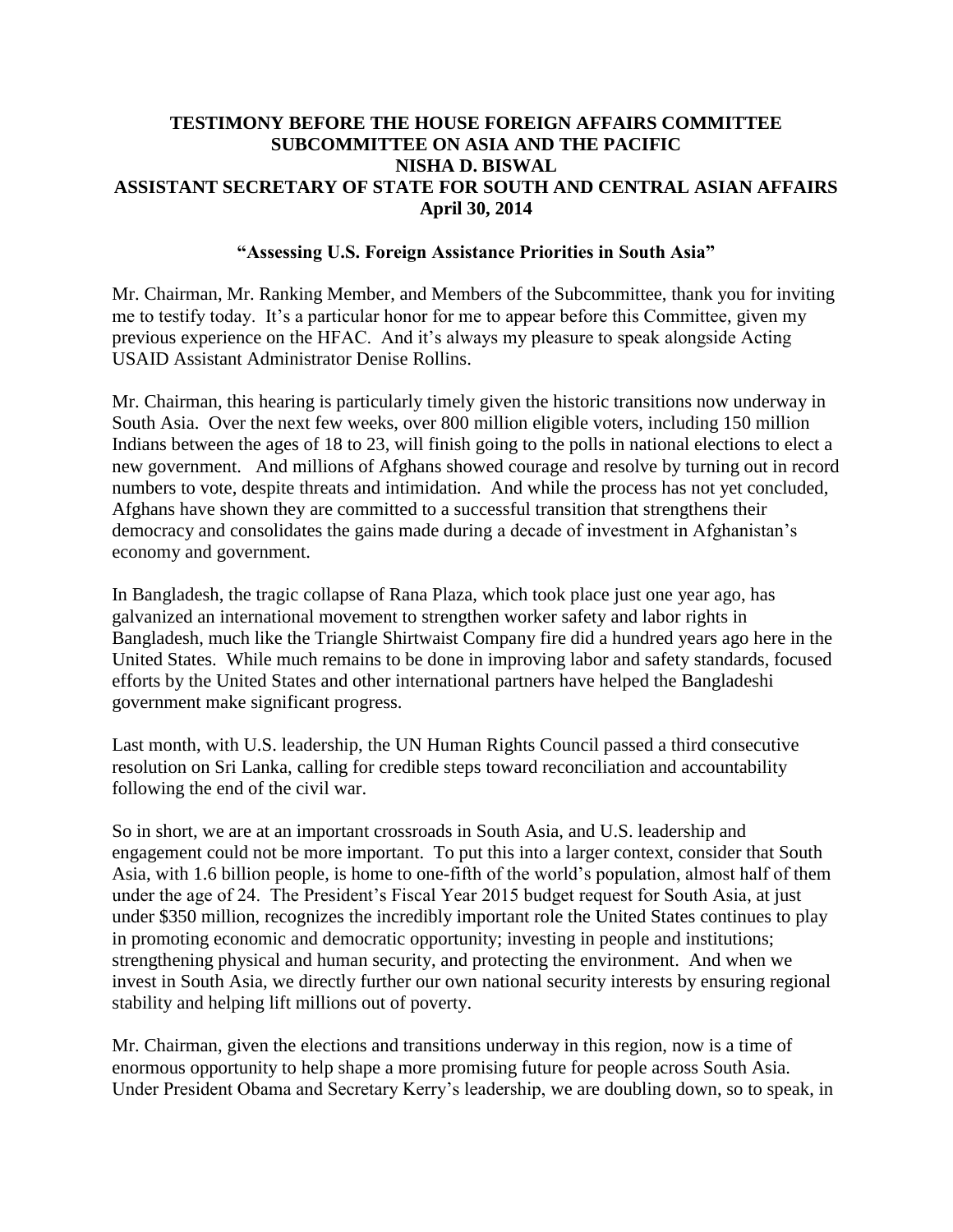Asia. Despite geopolitical challenges, a weak regional architecture, high poverty rates, and limited intraregional connectivity, we can imagine a future where Asian economies are connected all the way from Central Asia to South Asia to Southeast Asia and beyond.

This is why the United States government is championing regional economic connectivity through our New Silk Road and Indo-Pacific Economic Corridor initiatives. We know that peace and stability are much more likely to be sustained when the countries of the region are tied together in trade, when their economies and people share important links. Our New Silk Road initiative focuses on four key areas to link Central Asia with South Asia through Afghanistan, by (1) creating a regional energy market bringing surplus energy from Central Asia to energystarved South Asia; (2) facilitating trade and transport routes across the region; (3) streamlining customs and borders procedures to reduce the costs of doing business; and (4) linking businesses and people across new regional markets.

We have seen critical progress in making this vision a reality, including electricity flows from Central Asia to Afghanistan with plans to expand into Pakistan, reduced wait times at border crossings, and improvements in the trade climate.

Clearly, one of the biggest obstacles to regional connectivity is the barriers between India and Pakistan. Trade normalization between these historic rivals would be a game changer, signaling to the region and the world South Asia is really open for business. We have been encouraged by positive signs from Islamabad and New Delhi that things may be moving in the right direction, and we are hopeful we will see strong leadership from both governments following India's election.

On the eastern front of South Asia, there is also a real opportunity to connect South and Southeast Asia into an integrated economic landscape. The political transition in Burma, the improvement of relations between Bangladesh and India, and the growing ties between India and ASEAN allow for more efficient, integrated, and open markets across the region.

Of course, for this type of transformative effect to take place, regional growth hinges on political stability and regional security. On that front, I am optimistic. India's democracy is a ballast for the entire region and world, and the U.S.-India relationship continues to mature and deepen, even as we manage the ups and downs of our relationship. We continue to facilitate growth in our trade relationship and ensure new opportunities for U.S. businesses in Indian markets. Our collaboration on energy, science and technology, environment, space, education, and counterterrorism continues to deepen. And our security engagement with India is a central element of the broad U.S.-India strategic partnership. We look forward to working closely with the next Indian government to build on these efforts.

Nepal has made huge strides, building democratic institutions after years of conflict. Last November's elections saw historic voter turnout of over 70%. With USAID's assistance, Nepal has cut its infant, under-five, and maternal mortality rates roughly in half since 1996. Similarly, in Bangladesh, over the past twenty years, USAID has contributed to a reduction in under-five mortality by 60 percent. Bangladesh and Nepal are the only countries where we're implementing all three of President Obama's development initiatives – on health, food security,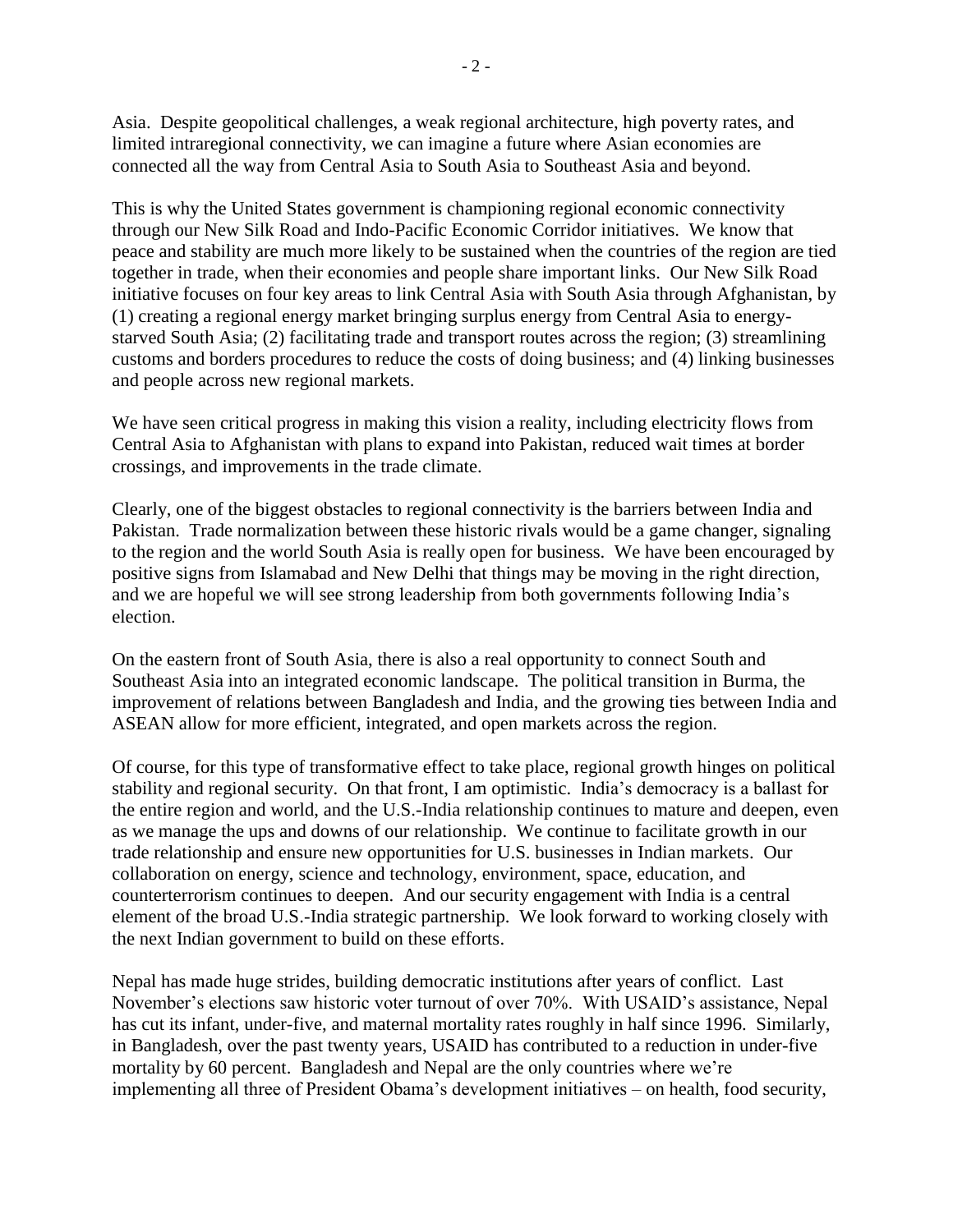and climate change – and with U.S. assistance both countries are on track to achieve their Millennium Development Goals related to child and maternal mortality.

In Bangladesh, we continue to press for greater political inclusion, without which a more stable and prosperous future is put at risk. But one must also acknowledge the important gains Bangladesh has made in improving health, food security, and economic opportunity for its citizens. And while the Rana Plaza and Tazreen tragedies focused the world's attention on inadequate labor conditions, we have engaged, along with European partners, in an intense effort with labor, industry, civil society, and government to achieve real improvements in the garment sector in Bangladesh.

Sri Lanka has fortunately ended its civil war, though reconciliation has proved challenging. Following the March UN Human Rights Council resolution in Sri Lanka, we continue to call for credible efforts to ensure accountability and justice. Our programs support the ethnic and religious minority communities through economic assistance, civil society strengthening, and access to justice. Reconciliation requires engagement with both majority and minority populations, so we are also stepping up our outreach to the Sinhalese community to help Sri Lanka create a durable peace. We look forward to a resumption of a more comprehensive military relationship once the Government of Sri Lanka has made better progress toward reconciliation and accountability.

Further south in Maldives, we're working closely with that young democracy to protect its waters, counter extremism, and mitigate the effects of climate change, but we are worried by actions that undermine the independence of its elections commission and weaken democratic institutions.

Mr. Chairman, allow me now to turn to each of these countries in more detail on the important work the United States has been doing in this region to advance regional stability and our national security interests.

### **India**

The continuing convergence of our and India's strategic interests is underpinned by our strong people-to-people ties, with over three million Americans of Indian heritage in the United States and over 100,000 Indian students studying at U.S. universities. While recent events have drawn more media attention to our disagreements than to our collaborative efforts, those difficulties are minor compared to the breadth of our relationship and the magnitude of what our two countries can accomplish together.

This month, India's national elections are demonstrating the vibrancy of India's democracy, with over 800 million eligible voters and 150 million young Indians between the ages of 18 to 23 voting for the first time. We are confident that whatever the outcome of India's national elections, the strategic partnership between our nations will continue to grow. I would like to take the opportunity to highlight the development of U.S.-India cooperation over the past year and how the foundation we've laid will continue to advance our shared interests.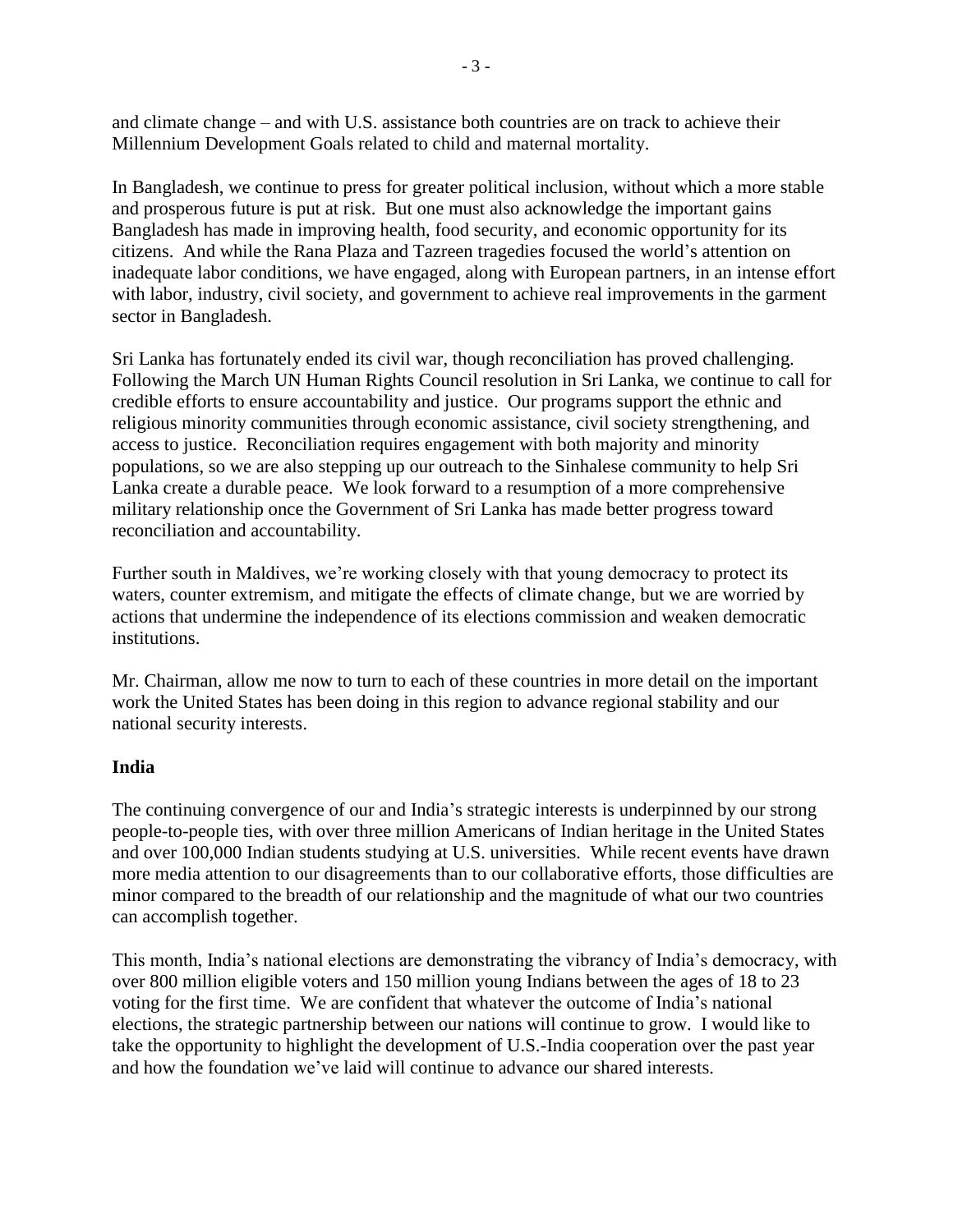Together, we've advanced the U.S.-India relationship in ways that deliver benefits for both our citizens. We have reached nearly \$100 billion in annual goods and services trade and are committed to growing trade far beyond that. We continue to facilitate growth in the trade relationship, to strengthen investment opportunities, and to ensure new opportunities for U.S. businesses in Indian markets, including through negotiating a Bilateral Investment Treaty (BIT). A high quality BIT would be a strong step forward in helping grow two-way investment and ensuring American investments are protected to the same degree that Indian investments in the United States enjoy.

U.S. businesses still face many challenges in India's transforming economy, including concerns about transparency, infrastructure challenges, domestic content provisions, and limited intellectual property protection. USTR's 2014 Special 301 Report, released today, provides details of some of the key challenges to IPR in India. However, American companies also recognize India's tremendous potential and ambition to modernize all aspects of its economy, and they are interested in investing in India for the long term. In fact, U.S. companies, with their high standards and high-quality products and services, have been an important part of the story of India's transformation over the past 20 years, and Indian companies, too, are increasingly investing in the United States, supporting tens of thousands of U.S. jobs. We look forward to working with the next Indian government to advance economic reforms and provide a better business environment for all companies.

Our energy collaboration strengthens energy security and boosts economic growth. As a result of the U.S.-India 123 Agreement for Civil Nuclear Cooperation, American companies have an unprecedented opportunity to help India realize its vision on the construction of new reactor parks. In March, the U.S.-India Energy Dialogue led by Secretary Moniz highlighted ongoing opportunities in civilian nuclear energy, electrical grid and power generation cooperation, energy efficiency, oil and gas exploration, expanding markets for renewable energy technologies, and addressing barriers to clean energy deployment. His visit included the first review of the progress being made in solar energy, advanced biofuels, and building energy efficiency through the U.S.-India Joint Clean Energy Research and Development Center, established as part of the Partnership to Advance Clean Energy. The Government of India is also a key player in the Clean Energy Ministerial, a global forum to share best practices and promote policies and programs that encourage and facilitate the transition to a clean energy economy. India hosted the fourth Clean Energy Ministerial, in April 2013.

Nowhere is the U.S.-India collaboration more important than in addressing global environmental challenges. We have sought common ground on climate change issues, both through multilateral discussions and through bilateral cooperation in forestry adaptation, clean and renewable energy, and on hydrofluorocarbons through creation of the Climate Change Working Group. Our two countries have also mobilized support for sustainable and renewable energy projects, including a new off-grid power initiative that will help millions of Indian families gain access to affordable, reliable, clean energy for the first time.

The United States and India enjoy robust science and technology cooperation. This collaboration has been vital in achieving a broad range of shared goals, including sustaining economic growth and job creation; allowing our citizens to live longer, healthier lives; developing clean sources of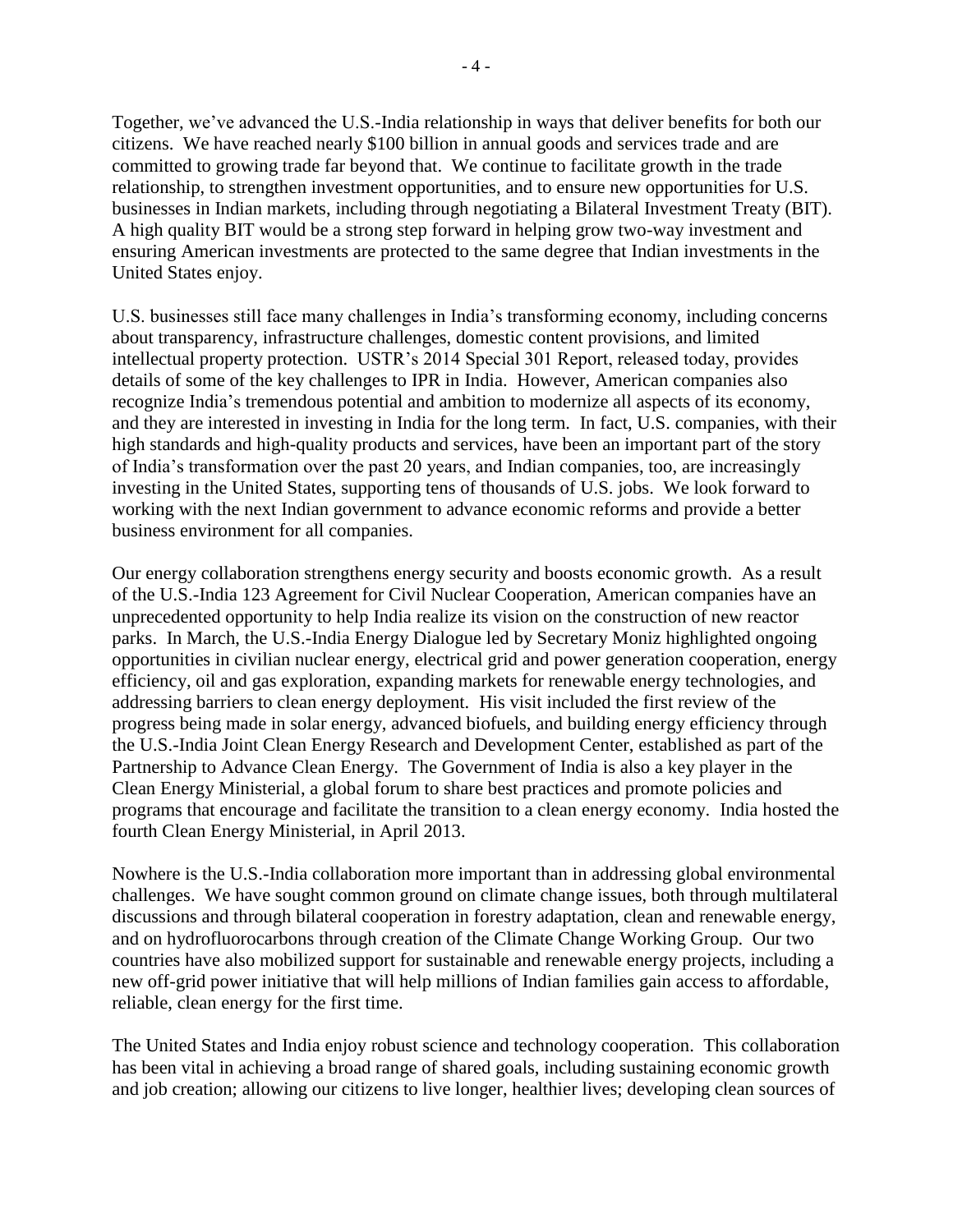energy; and protecting our environment for future generations. The U.S.-India Science and Technology Cooperation Agreement, signed in 2005, established the Joint Committee meeting (JCM) to convene biennially leaders from both countries to provide strategic guidance for our science and technology initiatives and will meet later this year in India. In parallel, India will host the first ever public-private U.S.-India Technology Summit November 18-19, focused on innovation for the 21st century. Meanwhile, a partnership between our space agencies has allowed cooperation on India's Mission to Mars. In addition to USAID's extensive work in the health sector, the U.S.-India Health Initiative launched in 2010 supports a broad range of medical and research collaboration between our two countries. And India is one of the international partners of the Global Health Security Agenda launched this year to focus our efforts to combat the threat of infectious diseases.

Our defense cooperation with India remains a vital piece of our broader strategic partnership. Today, we are committed to working with India on trade and technology transfer opportunities, including our interest in identifying a project or even several projects for co-development or coproduction within the next year. We are expanding our security ties and strengthening our military-to-military dialogue to help meet India's defense needs and to bolster India's capacity to contribute to security in the region, particularly in the Indian Ocean.

Our collaboration and consultation on counterterrorism efforts and information-sharing, including through the Homeland Security Dialogue, have built an important new bridge between our governments.This includes the December 2013 conference in New Delhi on mega-city policing cooperation, which focused on domestic terrorism, emergency disaster response, corruption, and other domestic challenges faced by both countries.

India is also a vital partner for our efforts to increase regional connectivity and foster greater regional cooperation. With a sixth round set for early June, the U.S.-India-Japan trilateral dialogue has deepened our discussions on Indo-Pacific economic connectivity, maritime security, disaster management, and coordination in multilateral fora.

The breadth and quality of our strategic partnership with India attests to the underlying strength of our relations. As India continues to grow and take on greater responsibilities in the international arena, we will work harder than ever to ensure that this partnership lives up to its full potential.

### **Bangladesh**

As the eighth most populous country in the world and the third-largest Muslim majority nation, moderate, secular Bangladesh is also the largest recipient of foreign assistance in South Asia, with a total request of approximately \$169 million in FY 2015. Bangladesh is an important partner for the United States on a broad range of issues, from security to economic growth. In April, we held in Dhaka our third annual Security Dialogue and first Trade and Investment Cooperation Forum Agreement (TICFA) meeting. Bangladesh is a strong development partner and a focus country for all three of the President's key development initiatives: Global Health, Global Climate Change, and Feed the Future. As a top contributor to UN peacekeeping operations, it is also a regional and global security partner. Finally, growing at about six percent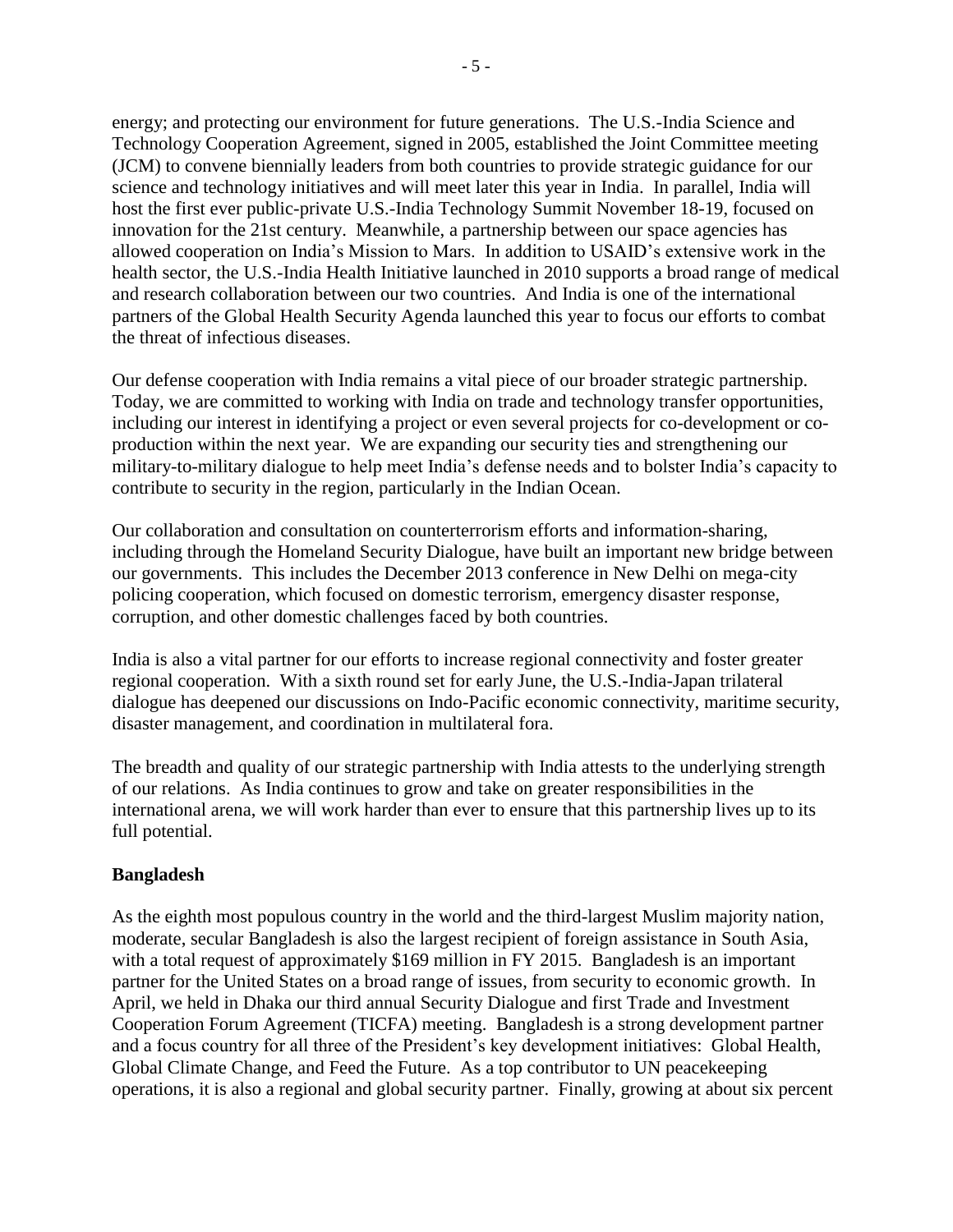a year for two decades, and strategically situated between growing India and a newly opening Burma, Bangladesh will play a key role in the Indo-Pacific Economic Corridor linking South and Southeast Asia.

In spite of these successes, Bangladesh is going through a period of transition. The U.S. government mobilized to strengthen worker safety and labor rights in Bangladesh following the tragic labor disasters of the Tazreen factory fire and Rana Plaza factory collapse. While the government of Bangladesh has made some progress to register unions, harmonize standards, and begin factory inspections, much remains to be done. Bangladesh must end harassment of labor activists, hire more inspectors to carry out quality inspections in a timely manner, and reform its national laws and Export Processing Zone regulations to meet international standards.

On the political front, we were disappointed by the parliamentary elections earlier this year, which were followed by harassment of opposition, independent media, and civil society. In addition to this harassment, we are concerned about reports of continuing extrajudicial killings as well as disappearances and abductions. We have also strongly reiterated to the government the importance of maintaining the independence, effectiveness, and integrity of Grameen Bank. Despite these concerns, we strongly believe that we must maintain our cooperation, which will help Bangladesh realize its potential as a prosperous rising regional partner that restores its democratic values and protects labor rights.

# **Nepal**

Although we celebrate Nepal's recent successful elections, the country still faces major challenges. The new Constituent Assembly must grapple with drafting a new, permanent constitution that articulates Nepal's vision of federalism. In addition, while there have been commendable achievements in post-conflict reconciliation, such as the integration of former Maoist combatants into the army, victims of human rights abuses committed during the ten-year civil war are still waiting for justice. As a result, we continue to urge Nepal to establish commissions on truth and reconciliation and on enforced disappearances.

For decades, Nepal has been a gracious host to thousands of refugees, a testament to the humanitarian spirit of the Nepali people. The United States has welcomed 75,000 Bhutanese refugees since resettlement started in 2008. As this successful program begins to wind down, we are committed to working with the United Nations and international NGOs to resettle remaining refugees. Tibetans comprise the other major refugee community in Nepal. We continue to advocate for the long-staying Tibetan community and urge respect for their fundamental rights, including the freedom of religious expression. We regularly engage with the Nepali government on the "Gentlemen's Agreement," which allows recently arrived Tibetan refugees to transit through Nepal to India under the protection and assistance of UNHCR.

One of the poorest countries in the region, Nepal desperately needs economic development. The Millennium Challenge Corporation, in partnership with the Nepali government, is developing a Threshold Program for consideration by the MCC board in the fall, with implementation tentatively planned for early 2015. This policy-oriented program will work to overcome constraints on Nepal's growth and build a foundation for successful economic development.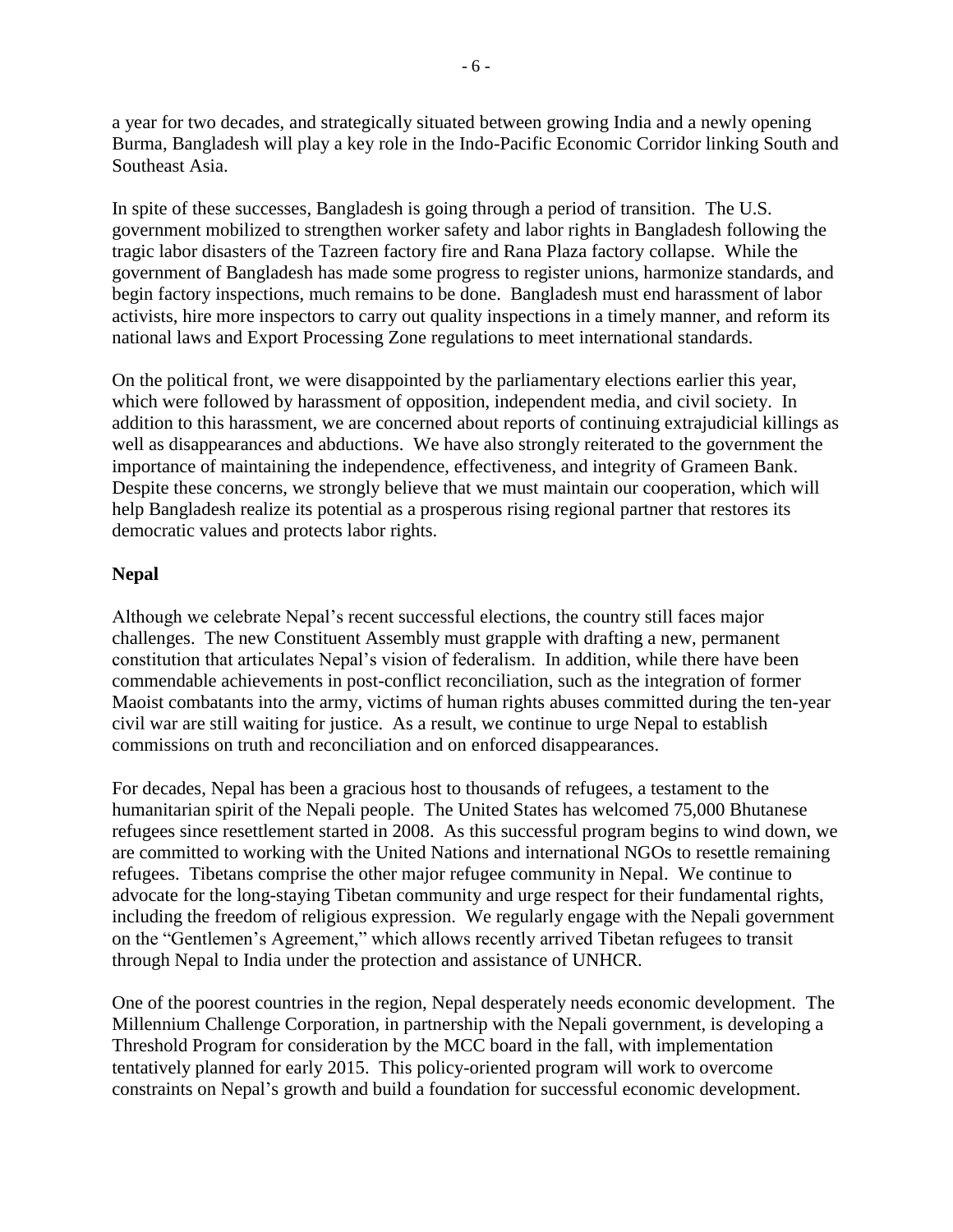Nepal remains extremely vulnerable to catastrophic earthquakes and other natural disasters. Indeed, just twelve days ago, more than a dozen Nepali guides died in an avalanche on Mount Everest, the deadliest in history. Given the high risk of natural disasters in Nepal, Embassy Kathmandu has established a Disaster Risk Reduction Office that coordinates efforts by State, USAID, and the Department of Defense to maximize the impact of limited resources. Together with the Nepali government and other donors, we are working to help reduce the potential impact of any future disaster.

# **Sri Lanka**

In Sri Lanka, we continue to support reconciliation efforts and protection of human rights. At the March 2014 session of the UN Human Rights Council, the United States led a third consecutive resolution on Sri Lanka, which highlighted yet again the need for the government to take credible steps toward reconciliation and accountability following the end of the civil war. While our military cooperation is increasingly limited by human rights concerns and allegations of violations and other abuses emanating from the conflict, our programming focuses on promoting democracy, human rights, and good governance, including outreach to the majority Sinhalese population to help create a sustainable peace. Examples of these efforts include grants in support of reconciliation; support for civil society and journalists; women's empowerment; and public outreach through people-to-people programs among all ethnic groups across the country. These initiatives support our longstanding desire to see a peaceful, united, inclusive, and prosperous Sri Lanka.

# **Maldives**

In Maldives, a small but strategically important U.S. partner, the young democracy's political institutions remain weak. We welcome the presidential elections of November 2013, which were held after earlier attempts were thwarted, following judicial interference in the electoral process. Strengthening independent institutions and the rule of law are high priorities in this moderate Islamic democracy. The \$4 million requested for Maldives allows us to continue our engagement on democracy and governance, climate change, and counterterrorism.

# **Bhutan**

We continue to strengthen the informal ties we have with Bhutan, which embraced democracy in 2008. Bhutan held its second democratic election in 2013 and saw a peaceful transition of power to the former opposition party. While we do not request any bilateral foreign assistance for Bhutan for 2015, through an existing USAID grant, we are helping to build political parties' capacity and train newly elected parliamentarians, to support the consolidation of democracy in this strategically located country. We also have robust people-to-people ties through educational and cultural exchanges.